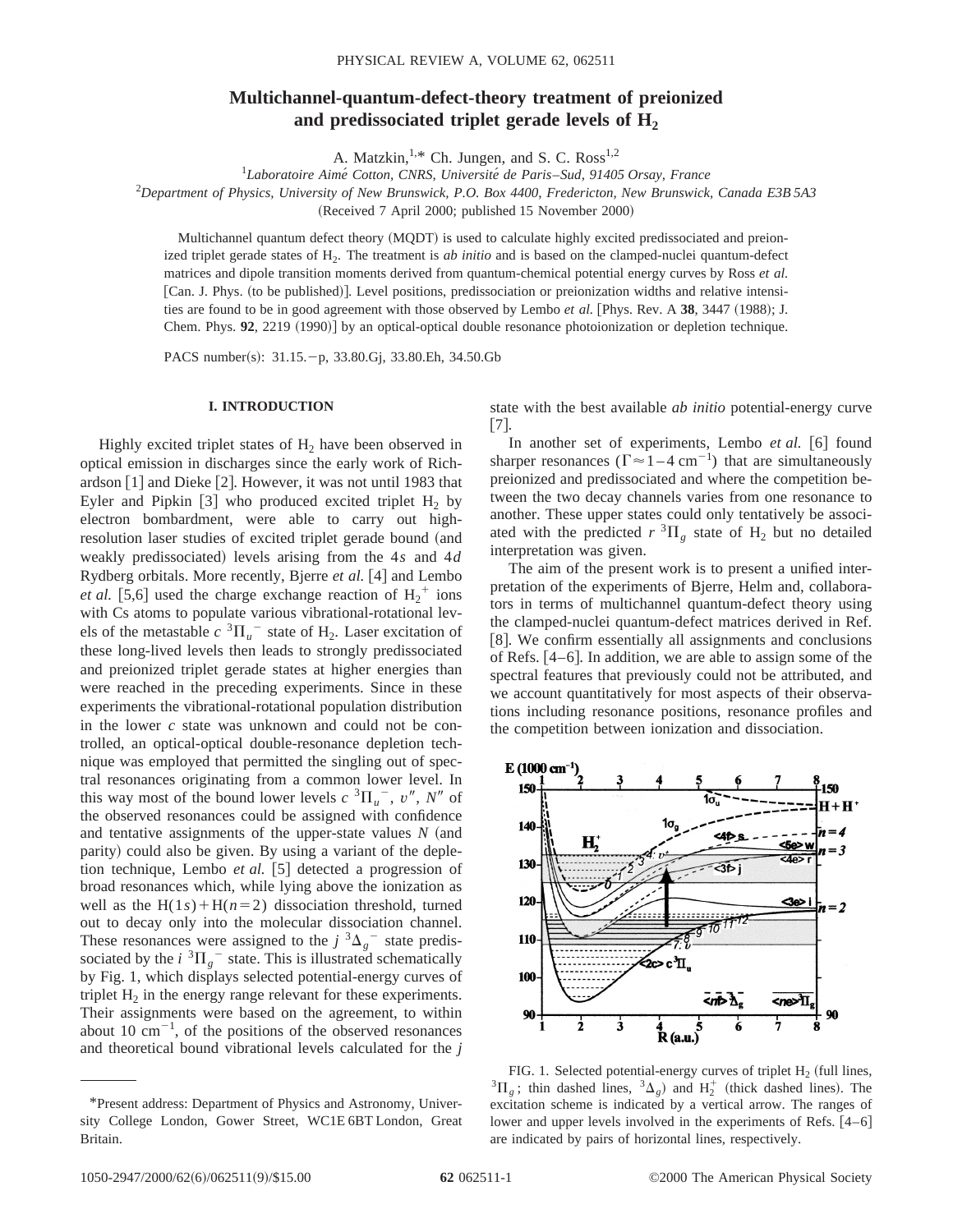## **II. THEORY**

In this section, we present a brief review of a treatment of competing molecular ionization and dissociation processes that is unified in the sense that the radial coordinate of the Rydberg electron *r*, and the dissociative reaction coordinate *R* are treated on the same footing. Thus the concept of the ''molecular core'' is extended accordingly: It is defined by  $r < r_0$ ,  $R < R_0$ , where  $r_0$  corresponds to the range of the multipole and polarization long-range fields of the  $H_2^+$  core, and  $R_0$  corresponds, roughly, to the range of the molecular electronic ground- and excited-state potentials of  $H_2^+$ . Apart from its conceptual appeal, one advantage of our approach is that the coupling of ionization and dissociation channels is treated nonperturbatively.

A stationary wave function allowing for both ionization and dissociation can be set up as follows: Outside the core  $(r>r_0)$  one writes

$$
\psi^{\rho}(r) = \sum_{i \in \{I_0 + I_c\}} |i\rangle \left\{ Z_i^{\rho} f_i(r) - \left[ \sum_{i'} Z_{i'}^{\rho} K_{i',i}^{II} + \sum_{d'} Z_{d'}^{\rho} K_{d',i}^{DI} \right] g_i(r) \right\},
$$
 (1)

Here,  $f_i$  and  $g_i$  are, respectively, regular (sin-type) and irregular (cos-type) radial Coulomb wave functions appropriate for the Coulomb interaction  $V_i(r) = -2/r + l_i(l_i+1)/r^2$  $(in Rydberg units)$  between the separating  $H_2^+$  core and  $e^-$ Rydberg electron.  $|i\rangle$  denotes the rovibronic core state  $e^+,$  $v_e^+$ ,  $N_e^+$  together with the angular part  $l_i$  of the Rydberg electron wave function.  $K_{i',i}^{II}$  and  $K_{d',i}^{ID}$  are reaction matrix elements connecting different ionization channels or ionization channels with dissociation channels, respectively. *Z* are channel expansion coefficients and  $\rho$  is a solution index. For  $R > R_0$ , the analog of Eq. (1) is given by

$$
\psi^{\rho}(R) = \sum_{d \in \{D_0\}} |d\rangle \left\{ Z_d^{\rho} F_d(R) - \left[ \sum_{d'} Z_{d'}^{\rho} K_{d',d}^{DD} + \sum_{i'} Z_{i'}^{\rho} K_{i',d}^{ID} \right] G_d(R) \right\}, \quad (2)
$$

where, for example,  $F_d(R)$  and  $G_d(R)$  are taken to be regular and irregular free-particle vibrational continuum functions, respectively.  $K^{\hat{D}D}$  is due to the interaction  $V_d(R)$  $= U_d(R) + J_d(J_d + 1)/\mu R^2$  (*U<sub>d</sub>* is the Born-Oppenheimer potential,  $\mu$  is the reduced nuclear mass) between two separating H atoms.  $|d\rangle$  denotes the corresponding molecular electronic state, together with the angular (rotational) part  $J_d$ of the separating H atoms. Equations  $(1)$  and  $(2)$  are stationary multichannel scattering wave functions. Note that the summation in Eq.  $(1)$  includes open as well as closed channels as is characteristic for multichannel quantum-defect theory where long-range Rydberg states are treated on the same footing as ionization scattering states. In Eq.  $(2)$ , on the other hand, we have omitted the summation over long-range bound vibrational states since such states (arising, e.g., from  $H^+ + H^-$  ion-pair states) do not occur in the present problem. Our task at this point is to evaluate the matrices  $K^{II}$ ,  $K^{DD}$ and  $K^{ID}$  for the problem at hand. Their direct calculation by *ab initio* theory has been discussed recently by one of us [9], but is not feasible at this stage for the present problem. Instead, we shall follow the procedure outlined in Ref.  $[10]$ where it was shown how wave functions of the form in Eqs.  $(1)$  and  $(2)$  can be related to the clamped-nuclei purely electronic quantum-defect matrices.

In the absence of coupling between *I* and *D*, the submatrix  $K<sup>II</sup>$  may be calculated from the clamped-nuclei quantum defects by the well-known procedures of molecular MQDT combined with rotational-vibrational frame transformations (see various papers reprinted in Ref. [11]), while  $K^{DD}$  is taken diagonal since dissociation is assumed to take place separately along the relevant Born-Oppenheimer potentialenergy curves. The procedure  $\lceil 10 \rceil$  for evaluating  $K^{ID}$  starts out by writing Eqs.  $(1)$  and  $(2)$  in eigenchannel form, e.g., for dissociation:

$$
\psi^{\rho}(R) = \sum_{d \in \{D_0\}} T_{d,\rho} |d\rangle [F_d(R) - \tan(\pi \tau_{\rho}) G_d(R)], \quad (3)
$$

where the  $T_{d,p}$  are the elements of the unitary projection matrix  $T$  that diagonalizes the open-channel interaction  $(I)$ and  $D$ ). The fact that  $K^{ID}$  is present introduces an additional contribution to the asymptotic phase shift  $\pi \tau_0$  that would not be there if  $K^{ID}=0$ . This additional phase shift changes the logarithmic derivative of the vibrational component at *R*  $=R_0$ ,  $-b$ , with respect to what it would have been. The procedure first performs a few (two or three typically) initial calculations with ''trial'' values of *b* or, in other words, with arbitrary assumed  $K^{ID}$ . The superposition principle is then used to obtain the correct  $K^{ID}$  that yields identical eigenphases  $\pi \tau_{\rho}$  in all channels *I* and *D*. For an initial fixed trial value of *b* at  $R = R_0$ , Eq. (2) takes the form

$$
\psi^{\rho(x)}(R) = \sum_{d \in \{D_0\}} Z_d^{\rho(x)} |d\rangle [F_d(R) - \tan(\pi \tau_d^{(x)}) G_d(R)],
$$
\n(4)

where  $x=1,2...$  refers to the calculation carried out with the logarithmic derivative  $-b^{(x)}$ . The channel mixing coefficients  $Z_d^{\rho(x)}$  are determined by carrying out a "normal" rovibronic MQDT calculation for  $R \le R_0$ , expressed in terms of the clamped-nuclei quantum-defect matrices  $\mu^{(\Lambda)}(R)$ . In this calculation, each vibrational basis function  $\chi(R \le R_0)$  has the same  $b^{(x)}$  value at  $R = R_0$  and the continuous connection with the asymptotic form of  $[Eq. (4)]$  is thus ensured. The frame transformation procedure in turn connects  $\psi^{\rho(x)}$  to the *I* arrangement. For large *r*, where the closed-channel components of Eq.  $(1)$  are vanishing exponentially, one obtains

$$
\psi^{\rho(x)}(r) = \sum_{i \in \{I_0\}} Z_i^{\rho(x)} |i\rangle [f_i(r) - \tan(\pi \tau_\rho^{(x)}) g_i(r)], \quad (5)
$$

where  $\rho$  takes the values 1... $N_{I_0}$  with  $N_{I_0}$  the number of open ionization channels. At this point we have constructed a total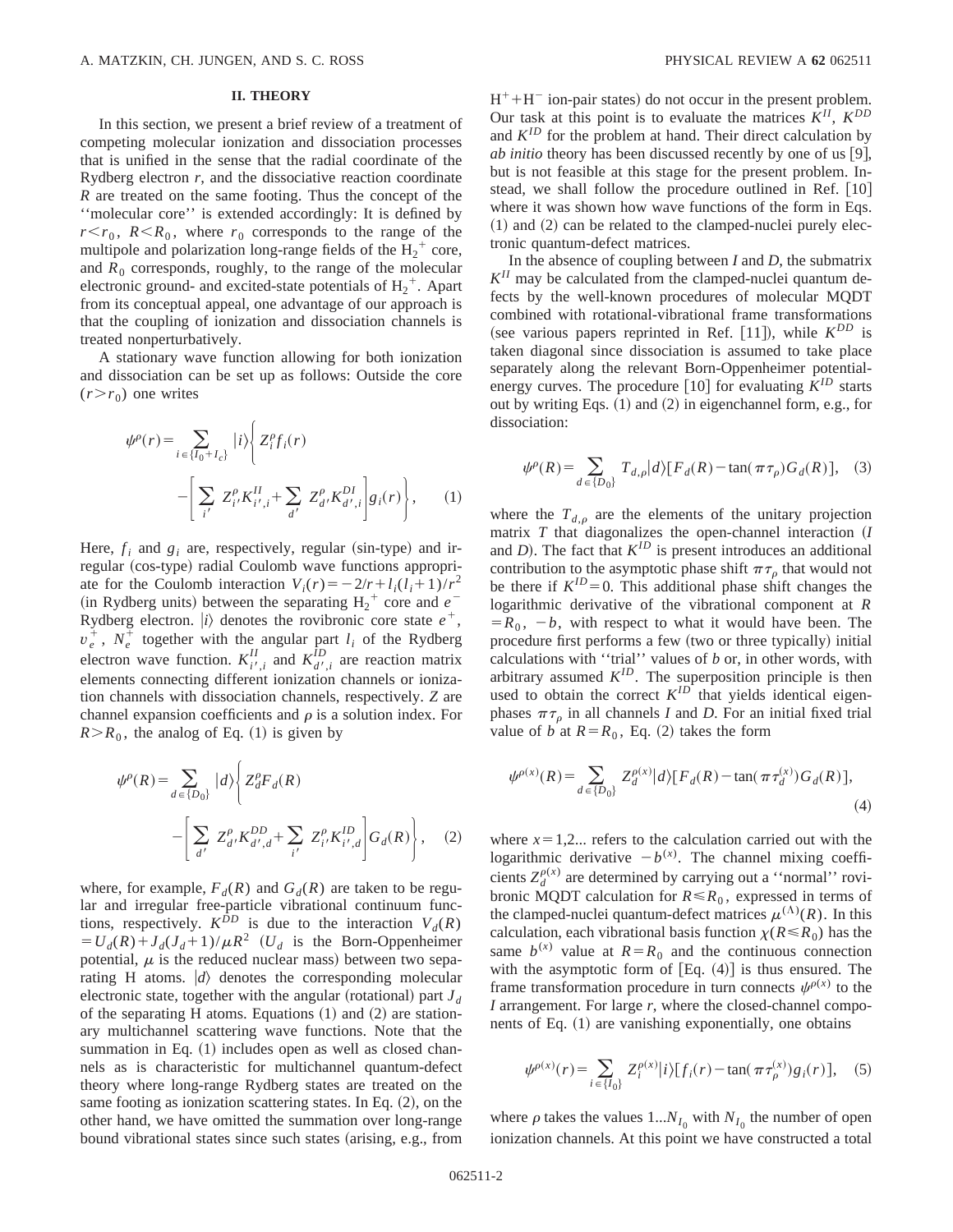wave function of eigenchannel form, but this will have dissociation phase shifts  $\pi \tau_{d}^{(x)}$  in the *D* arrangement that in general differ from the  $\pi \tau_{\rho}^{(x)}$ 's obtained for the *I* arrangement. In addition, the  $Z_d^{\rho}$  and  $Z_i^{\rho}$  coefficients will not form a unitary matrix contrary to what is expected according to Eq.  $(3).$ 

We now make use of the fact that any desired phase shift in a given dissociation channel *d* can be obtained by a superposition of two functions  $\psi^{\rho(x)}$ ,  $x=1,2$ , with suitable coefficients  $c^{\rho(x)}$ . The following combination will generate a common asymptotic phase shift in all channels *i* and *d*:

$$
\sum_{\rho(x)} c^{\rho(x)\psi^{\rho(x)}}(r) = \sum_{i \in I_0} |i\rangle Z_i^{\rho} [f_i(r) - \tan(\pi \tau_{\rho}) g_i(r)],
$$
\n(6a)

$$
\sum_{\rho(x)} c^{\rho(x)\psi^{\rho(x)}}(R) = \sum_{d \in D_0} |d\rangle Z_d^{\rho}[F_d(R) - \tan(\pi \tau_\rho) G_d(R)],
$$
\n(6b)

Since our system has in all  $N_{I_0} + N_{D_0}$  open channels, we need the same number of superposition coefficients  $c^{\rho(x)}$ . In order to have the correct number of Eqs.  $(6)$  we may thus e.g., take all the  $N_{I_0}$  solutions for  $x=1$  and select  $N_{D_0}$  solutions from the set  $x=2$ . By replacing  $\psi^{p(x)}(r)$  and  $\psi^{\rho(x)}(R)$  in Eq. (6) by their asymptotic expressions (4) and  $(5)$ , (with coefficients *Z* and phase shifts  $\tau$  already known) we obtain a generalized linear eigenvalue system whose solution yields the coefficients *c* and the eigenphases  $\pi\tau$ . With these quantities known, we evaluate the channel coefficients  $Z_i^{\rho}$  and  $Z_d^{\rho}$ : these are in fact the elements  $T_{i,\rho}$  and  $T_{d,\rho}$  of the  $(N_{I_0} + N_{D_0}) \times (N_{I_0} + N_{D_0})$  unitary eigenvector matrix of the total reaction matrix *K* consisting of  $K_{II}$ ,  $K_{DD}$ , and  $K_{ID}$ .

This procedure thus relates the total reaction matrix *K* to the known body-fixed quantum-defect matrices  $\mu^{(\Lambda)}(R)$ . In order to account for the laser experiments we also require the dipole transition amplitudes for excitation from the *c* state to the triplet gerade channels. The superposition and transformation coefficients determined in the various stages of the evaluation of *K* similarly relate the desired effective real dipole transition channel amplitudes  $D_c^i$  and  $D_c^d$  (where *c* denotes a given vibration-rotation level of the lower  $c$  state) to the body-fixed dipole transition moments  $d(R)$  evaluated in Ref.  $[8]$ .

Note that the *K* matrix thus evaluated is not symmetric by construction nor is its eigenvector matrix *T* exactly unitary. These properties provide a check *a posteriori* of the proper convergence of the calculation that to some extent depends on the choice of the  $N_{I_o} + N_{D_o}$  solutions  $\psi^{\rho}$  entered into Eq. ~6! as well as on the choice of the logarithmic derivatives  $-b^{(x)}$  at  $R=R_0$ . In order to obtain a total *K* matrix that is energy independent over a range of, say, a few hundred reciprocal centimeter units, we have found that it is advantageous to ''artificially'' open a number of ionization channels, thereby including weakly closed channels in the reaction matrix as is customary in MQDT. These and other more technical aspects of the method will be discussed in detail in a forthcoming publication  $[12]$ .

#### **III. RESULTS**

### **A. Details of calculation**

In our calculations, we covered the range from 125 000 to 133 000  $\text{cm}^{-1}$  (see Fig. 1). A few additional calculations in selected portions of the  $118\,000-125\,000\,$  cm<sup>-1</sup> range will be discussed in Sec. III C below. We used the clamped-nuclei  ${}^{3}\Pi_{g}$  and  ${}^{3}\Delta_{g}$  quantum defects from Ref. [8] along with the  ${}^{3}\Pi_{u}$  defect curve representing the lower state. A few calculations of upper-state continuum levels of *c* symmetry were also made and required in addition quantum defects for the  $3\Sigma_g^+$  electronic symmetry. These were taken from Ref. [13]. The number of open ionization channels  $X^2 \Sigma_g^+, v^+, N^+, l$  to be taken into account in the range of interest varies from 2 at the lower edge up to a maximum of 15 at the upper edge depending on the  $N^{c(d)}$  value considered. *N* here and later is the total angular momentum exclusive of spin. The superscript *c* or *d* denotes, respectively, levels with total parity  $+(-1)^N$  or  $-(-1)^N$  [sometimes also referred to as  $(+)$  and  $(-)$  Kronig parity levels. The whole range lies above the  $H(1s) + H(2s, p)$  dissociation limit at 118 375.6 cm<sup>-1</sup>. There are two triplet gerade states converging to this limit,  $a^{3}\Sigma g^{+}$ and  $i \, {}^{3} \Pi_{\varrho}$ , but we have included only the latter in our calculations because, first, most of the resonances observed by Bjerre, Helm and, collaborators  $[5,6]$  are of *d* symmetry for which  $\Sigma^+$  channels play no role anyway, and second, the dynamics in this region is expected to be dominated by the  ${}^{3}\Pi_{\varrho}$  and  ${}^{3}\Delta_{\varrho}$  symmetries as discussed in Ref. [8].

In the calculations of the total *K* matrix we used  $R_0$  $=$  7 a.u. For each selected logarithmic derivative  $-b$  at  $R_0$ we included about 55 vibration or rotation levels associated with the  $X^2\Sigma_g^+ \vDash A_2^+$  ground state and about 65 vibration/ rotation levels associated with the  $A^2\Sigma_u^+$  repulsive excited core state. Thus for each selected energy and  $N^{c(d)}$  value, the ''normal'' rovibronic MQDT calculation was carried out with a total of  $150-250$  channels depending on the parity and the energy. The calculational procedure followed exactly the method described in Ref.  $[13]$ . The number of "artificially'' opened weakly closed channels was of the order of 20 so that the dimension of the resulting total *K* varied between 20 and 40.

The convergence of the calculations was ensured by accepting only *K* matrices for which the mean deviation of the elements of  $T^{tr}T$  (*T* eigenvector matrix of *K*) from those of the unit matrix was less than 0.002 and the maximum deviation, less than  $0.05$  (and in general less than  $0.01$ ). In a few cases (indicated in Table I below), we have not been able to obtain satisfactory convergence in the calculations. We found that the total *K* matrix thus obtained for a given  $N^{c(d)}$ value in general remained constant over a range of about 100  $cm^{-1}$  so that its evaluation was required only at corresponding energy intervals.

The next step of the calculations involved the evaluation of the stationary ionization/dissociation wave functions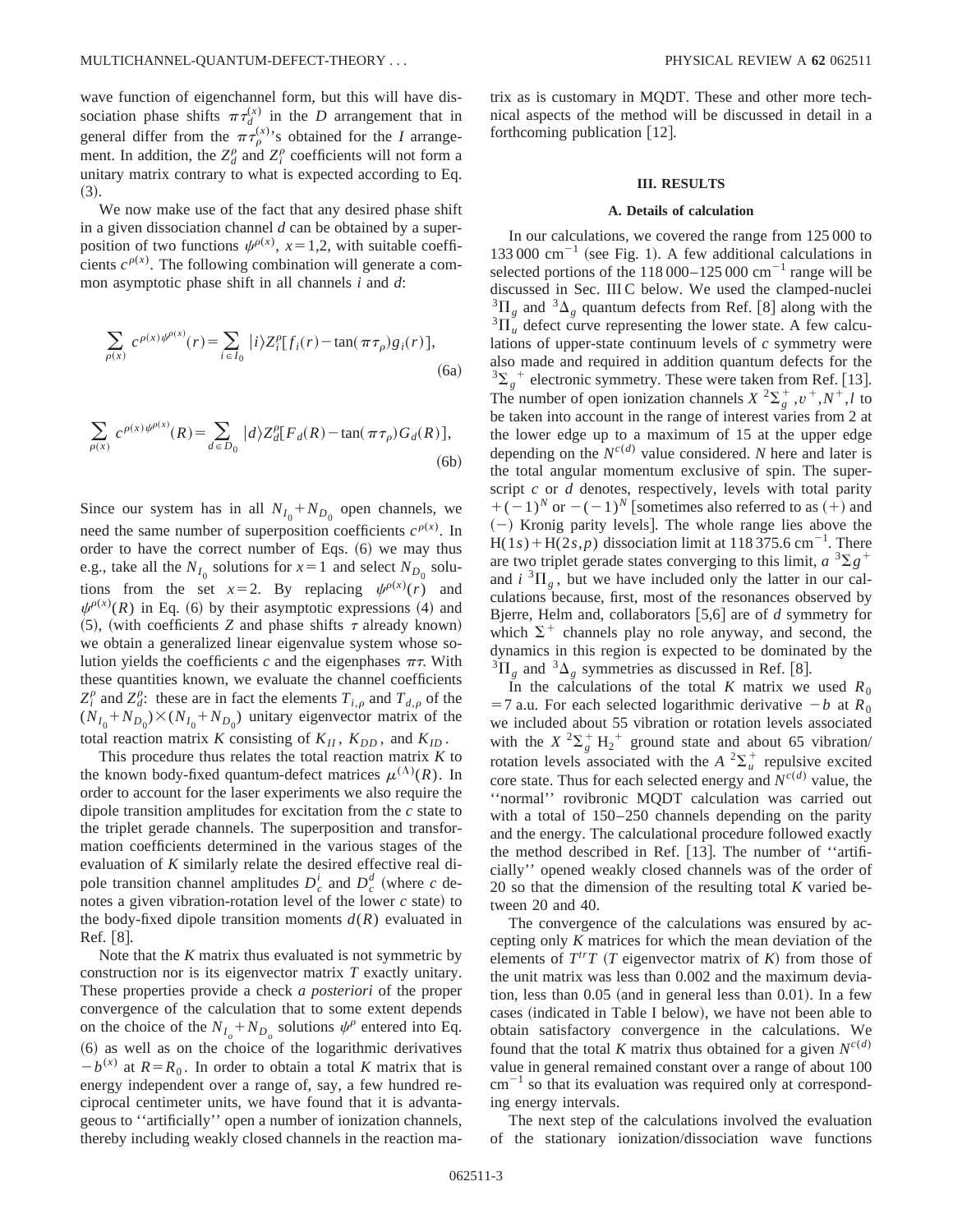| $v^{\prime\prime}$ | $N^{\prime\prime c\,(d)}$ | $N^{c\,(\mathrm{d})}$ | $E(\text{obs})^{a,b}$ | $E(\text{calc})^{\text{a}}$ | Obs.-calc.                                  | $\Gamma$ (obs)    | $\Gamma$ (calc) | Remark       |
|--------------------|---------------------------|-----------------------|-----------------------|-----------------------------|---------------------------------------------|-------------------|-----------------|--------------|
| $7\phantom{.0}$    | 1 <sup>d</sup>            | 2 <sup>d</sup>        | 125 383               | 125 379                     | $+4$                                        | $[29^e]$ , $10^f$ | 16.8            | e,f          |
|                    |                           |                       |                       |                             | $v^+$ = 1 ionization threshold at 126 608.6 |                   |                 |              |
| 8                  | 1 <sup>d</sup>            | 2 <sup>d</sup>        | 126764                | 126762                      | $+2$                                        | 24                | 15.9            | e            |
| $\tau$             | 1 <sup>d</sup>            | 2 <sup>d</sup>        | 127 016.5             | 127014                      | $+3$                                        |                   | 1.8             | g,h          |
| 8                  | 1 <sup>d</sup>            | 2 <sup>d</sup>        | 127 015.0             | 127014                      | $+1$                                        |                   | 1.2             | g,h          |
| 9                  | 1 <sup>d</sup>            | 2 <sup>d</sup>        | 128 034               | 128 031                     | $+3$                                        | 20                | 15.0            | e            |
| 9                  | 1 <sup>d</sup>            | $1^{\circ}$           | 128 324.1             | 128 317                     | $+7$                                        | $\mathfrak{2}$    | 1.3             | h,i          |
| 9                  | 1 <sup>d</sup>            | 2 <sup>d</sup>        | 128 331.5             | 128 329                     | $+3$                                        | $\overline{2}$    | 1.3             | h,i          |
|                    |                           |                       |                       |                             | $v^+=2$ ionization threshold at 128 672.6   |                   |                 |              |
| 9                  | 1 <sup>d</sup>            | 2 <sup>d</sup>        | 129 188               | 129 187                     | $+1$                                        | 15                | 13.1            | e            |
| 10                 | 1 <sup>d</sup>            | 2 <sup>d</sup>        | 129 188               | 129 187                     | $+1$                                        | 16                | 13.2            | e            |
| 10                 | 1 <sup>d</sup>            | $1^{\circ}$           | 129 199               | 129 198                     | $+1$                                        | 1.7               | 1.9             | e,i          |
| 10                 | 1 <sup>d</sup>            | 2 <sup>d</sup>        | 129 279               | 129 286                     | $-7$                                        | 2.2               | 1.3             | e,i          |
| 10                 | 1 <sup>d</sup>            | $1^{\circ}$           | 130 085.0             | 130 094                     | $-9$                                        | 3.5               | 1.2             | e,i,j        |
| 11                 | 1 <sup>d</sup>            | $1^{\circ}$           | 130 084.2             | 130 094                     | $-10$                                       | $\overline{4}$    | 1.2             | $\mathbf{i}$ |
| 11                 | 1 <sup>d</sup>            | 2 <sup>d</sup>        | 130 132.4             | 130 138                     | $-6$                                        | 3                 | 2.0             | i,k          |
| 11                 | 3 <sup>d</sup>            | 2 <sup>d</sup>        | 130 132.6             | 130 138                     | $-5$                                        | $\mathfrak{2}$    | 1.5             | i,k          |
| 10                 | 1 <sup>d</sup>            | $2^{\rm d}$           | 130 133.4             | 130 142                     | $-9$                                        | 2.9               | 1.8             | e, i, k      |
| 10                 | 3 <sup>d</sup>            | 2 <sup>d</sup>        | 130 132.5             | 130 142                     | $-9$                                        | $\overline{4}$    | 1.8             | e, h, k      |
| 10                 | 1 <sup>d</sup>            | 2 <sup>d</sup>        | 130 228               | 130 226                     | $+2$                                        | 15                | 12.5            | e            |
| 11                 | 1 <sup>d</sup>            | 2 <sup>d</sup>        | 130 227               | 130 226                     | $+1$                                        | 15                | 11.6            | e            |
| 10                 | 5 <sup>d</sup>            | 4 <sup>d</sup>        | 130 278.4             | 130 279                     | $-1$                                        | 3                 | 1.1             | i,1          |
| 11                 | 3 <sup>d</sup>            | 4 <sup>d</sup>        | 130 277.5             | 130 279                     | $-1$                                        | $\overline{2}$    | 1.0             | $\mathbf{i}$ |
| 10                 | 5 <sup>d</sup>            | 4 <sup>d</sup>        | 130 321.6             | 130 327                     | $-5$                                        | $\overline{2}$    | 1.1             | $\mathbf{i}$ |
| 11                 | 3 <sup>d</sup>            | 4 <sup>d</sup>        | 130 320.5             | 130 327                     | $-6$                                        | $\mathfrak{2}$    | 1.2             | $\mathbf{i}$ |

TABLE I. Triplet gerade resonances in  $H_2$  (cm<sup>-1</sup>)

through application of the appropriate asymptotic boundary conditions to each channel component by using standard MQDT procedures. These calculations were carried out on a fine energy mesh, typically 1  $cm^{-1}$  or less, depending on the widths of the resonances studied. In a further step, the stationary wave functions were recombined to yield outgoing particle waves in each selected open channel, *i* or *d*. In the final step, the real channel dipole amplitudes  $D_c^i$  and  $D_c^d$ were appropriately superposed to yield the complex transition amplitude for fragmentation into each channel, and hence the corresponding partial cross section or oscillator strength.

## **B. Comparison with experiment**

Table I collects all 18 triplet gerade excited resonances listed in Ref.  $[5]$  (their Table I) and all 23 resonances observed in Ref.  $[6]$  (their Table III). The reported transition frequencies have been converted into absolute upper-state energies by adding the appropriate  $c^{3}\Pi_{u}^{-}$ ,  $v''$ ,  $N''$  level energies from Ref. [8]. Note that all lower-state levels are in fact known through calculations only and therefore the upper-state energies converted from the observed transition frequencies also are affected by the error of calculation. The observed widths are also given and, for easy comparison with Refs. [5,6], the quantum numbers  $v''$ ,  $N''$  of the lower level from which a given resonance was excited is indicated in addition to the upper-state  $N^{c/d}$  value. These data are compared with the results of the present calculations.

The observed and calculated resonance positions agree within a mean deviation of 7  $cm^{-1}$ , a gratifying result considering that the present calculations are fully *ab initio* with regard to both the upper and lower levels. Also the excitation is very high, up to 1 eV above the ionization threshold. Further, all assignments  $v''$ ,  $N''$ , and  $N^{c(d)}$  given in Refs. [5,6] are corroborated by the present work in spite of the fact that the upper-state *N* assignments in the experimental papers were to some extent tentative. The resonances that are newly assigned in the present work are indicated.

The calculations reproduce nicely the alternation of ''broad'' and ''narrow'' resonances observed in the experiments. The agreement of the observed and calculated resonance widths is also satisfactory. Note that with few exceptions, the calculated widths are smaller than the experimental ones. This trend is most pronounced for the lowest broad resonances. The worst case is the resonance at  $125\,383\,\mathrm{cm}^{-1}$ , where  $\Gamma_{\text{calc}}/\Gamma_{\text{obs}}=0.6$ . According to Bjerre [14], the experiments of Refs.  $[5,6]$  systematically overestimate the resonance widths. This is due to saturation effects that affect the relative accuracy of the measured widths of broad as well as narrow resonances. These experimental difficulties appear to have been overcome in the more recent differential crosssection measurements of Siebbeles *et al.* [15] who studied four low-lying broad resonances in excitation from various *c*-state levels. One of these is the  $125383 \text{ cm}^{-1}$  resonance for which Ref. [15] gives a value of  $16\pm1$  cm<sup>-1</sup> in agreement with the present calculated value of  $16.8 \text{ cm}^{-1}$  (cf.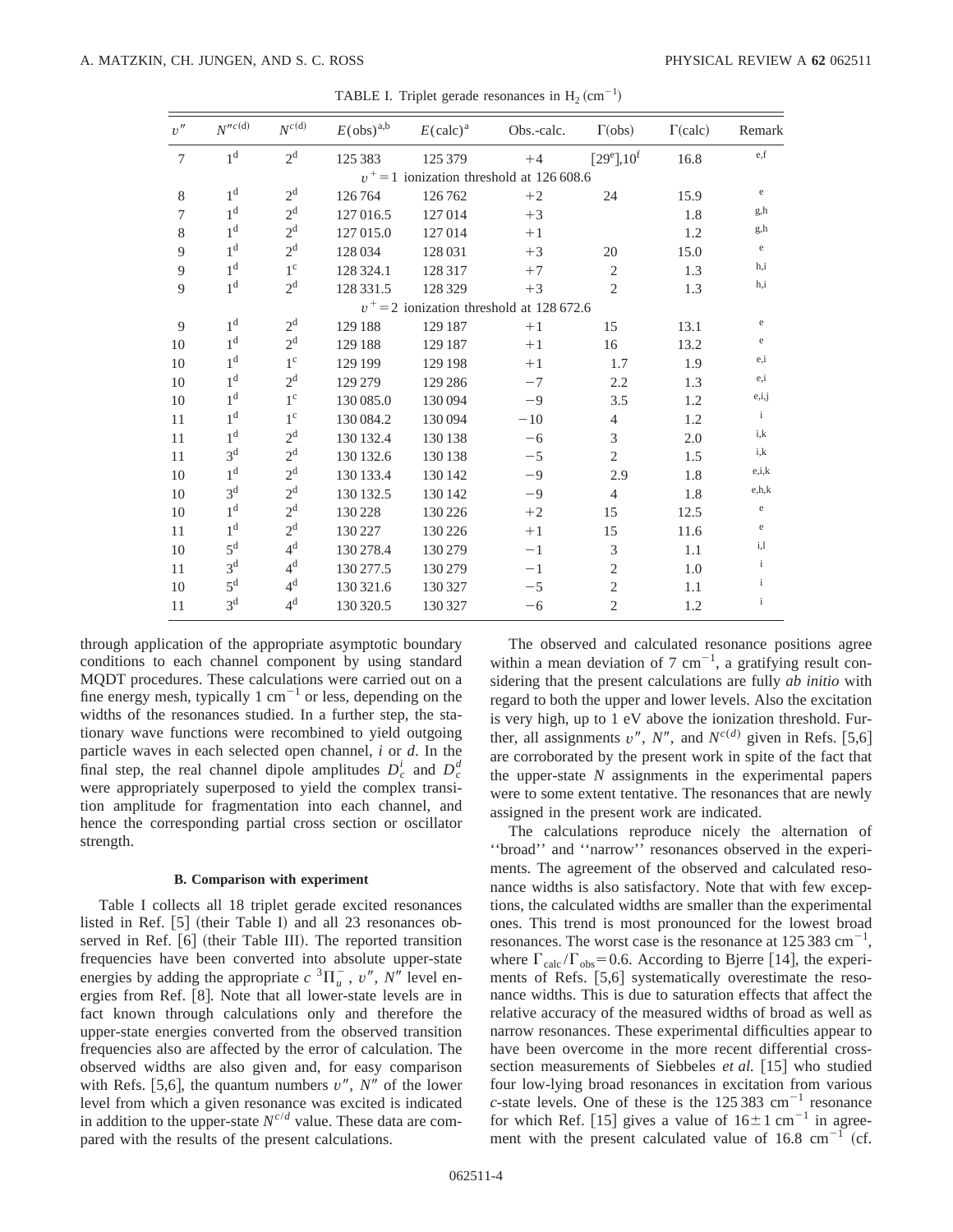| v'' | $N^{\prime\prime c\,(d)}$ | $N^{c(d)}$     | $E(\text{obs})^{\text{a,b}}$ | $E(\text{calc})^{\text{a}}$ | Obs.-calc.                                  | $\Gamma$ (obs)                | $\Gamma$ (calc) | Remark       |
|-----|---------------------------|----------------|------------------------------|-----------------------------|---------------------------------------------|-------------------------------|-----------------|--------------|
|     |                           |                |                              |                             | $v^+=3$ ionization threshold at 130 613.5   |                               |                 |              |
| 11  | 1 <sup>d</sup>            | $1^{\circ}$    | 130 862.8                    | 130 864                     | $-1$                                        | 2                             | 1.2             | $\mathbf{i}$ |
| 12  | 1 <sup>d</sup>            | $1^{\circ}$    | 130 862.6                    | 130 864                     | $-1$                                        | $\overline{2}$                | 1.2             | $\mathbf{i}$ |
| 11  | 1 <sup>d</sup>            | $1^{\circ}$    | 130917.6                     | 130 907                     | $+11$                                       | $\overline{c}$                | 3.3             | i.h          |
| 12  | 1 <sup>d</sup>            | $2^{\circ}$    | 130916.9                     | 130919                      | $-2$                                        | $\overline{2}$                | 4.9             | $\mathbf{i}$ |
| 11  | 1 <sup>d</sup>            | 2 <sup>d</sup> | 130 925.1                    | 130931                      | $-6$                                        | $\overline{4}$                | 3.7             | m            |
| 11  | 1 <sup>d</sup>            | 2 <sup>d</sup> | 130 952.1                    | 130957                      | $-5$                                        | $\overline{4}$                | 3.8             | m            |
| 12  | 1 <sup>d</sup>            | 2 <sup>d</sup> | 131045                       | 131045                      | $\overline{0}$                              | $<$ 2                         | 1.3             | m            |
| 11  | 3 <sup>d</sup>            | $4^d$          | 131 127.1                    | 131 139                     | $-12$                                       | 3                             | 1.6             | $\mathbf{i}$ |
| 11  | 5 <sup>d</sup>            | 4 <sup>d</sup> | 131 128.2                    | 131 139                     | $-11$                                       |                               | 1.6             | $\mathbf{i}$ |
| 11  | 1 <sup>d</sup>            | 2 <sup>d</sup> | 131 145                      | 131 145                     | $\Omega$                                    | 15                            | 10.5            | e            |
| 12  | 1 <sup>d</sup>            | 2 <sup>d</sup> | 131 145                      | 131 145                     | $\overline{0}$                              | 14                            | 10              | e            |
| 11  | 3 <sup>d</sup>            | 3 <sup>c</sup> | 131215                       |                             |                                             | 20                            |                 | e,n          |
| 11  | 3 <sup>d</sup>            | $4^d$          | 131312                       | 131317                      | $-5$                                        | 45                            | 49.1            | e            |
| 12  | 1 <sup>d</sup>            | $1^{\circ}$    | 131 604.3                    |                             |                                             | 3                             |                 | i,o          |
| 12  | 1 <sup>d</sup>            | 2 <sup>d</sup> | 131 662.0                    | 131 681                     | $-19$                                       | $\mathfrak{D}$                | 4.1             | i,p          |
| 12  | 1 <sup>d</sup>            | 2 <sup>d</sup> | 131935                       | 131950                      | $-15$                                       | 11                            | 9.5             | e,p          |
| 12  | 1 <sup>d</sup>            | $1^{\circ}$    | 132 255.3                    |                             |                                             | 4                             |                 | i,n          |
| 12  | 1 <sup>d</sup>            | 2 <sup>d</sup> | 132 307.4                    | 132 328                     | $-21$                                       | $\mathfrak{D}_{\mathfrak{p}}$ | 1.2             | i,p          |
|     |                           |                |                              |                             | $v^+$ = 4 ionization threshold at 132 435.0 |                               |                 |              |
| 12  | 1 <sup>d</sup>            | 2 <sup>d</sup> | 132588                       |                             |                                             | 10                            |                 | e,n          |

TABLE I. (Continued.)

<sup>a</sup>Total energy above the ground level  $X^1\Sigma_g^+$ ,  $v=0$ ,  $J=0$ .

 $b$ Obtained from the transition energies listed in Refs. [5,6] by adding the appropriate *c*-state level energies from Ref.  $[8]$ .

<sup>c</sup>Total parity  $+(-1)^N$ .

 ${}^{d}$ Total parity  $-(-1)^{N}$ .

 $e$ Lembo *et al.*, Ref. [5] (Table I).

<sup>f</sup>From Siebbeles *et al.*, Ref. [15] (Table I). The value from Ref. [5] is given in square brackets (see the discussion in the text).

<sup>g</sup>Lembo *et al.*, Ref. [6] (Table I). These resonances have been observed only in ionization. They are included here in view of the following discussion; c.f. in particular Table IV.

h<sub>Present</sub> assignment.

 ${}^{i}$ Lembo *et al.* [Ref. [6]] (Table III).

<sup>j</sup>Calculated in ionization, with negligible intensity in dissociation.

<sup>k</sup>According to the calculations, there are two closely spaced resonances with  $N=2<sup>d</sup>$ : the first, at 130 138 cm<sup>-1</sup> is strong but appears only in ionization. The second, at  $130\,142\,\text{cm}^{-1}$ , is weaker and appears also in dissociation.

<sup>1</sup>This resonance is calculated as a window resonance appearing on top of a broad feature centered at  $130\,416\,\mathrm{cm}^{-1}$  with a width of 57 cm<sup>-1</sup> that has not been reported in Ref. [6].

 $m$ Lembo *et al.*, Ref. [6] (Table I and II). These resonances have been observed only in ionization. They are included here in view of the following discussion; cf. in particular Fig. 3.

<sup>n</sup>Resonance not found in the calculations due to numerical instabilities. See, however, Table III of Ref. [8]. <sup>o</sup>No resonance of symmetry  $N^{c(d)} = 1^c$  or  $2^d$  found in the calculations.

<sup>p</sup>Deviation probably related to numerical instabilities in the calculation.

Table I; two more of the resonances reported in Ref.  $[15]$  are discussed in Sec. III C below).

As already mentioned, the ''sharp'' resonances have for the most part been observed both in the photoionization and in the depletion spectra. While no quantitative information concerning the dissociation and ionization yields is given in Ref.  $[6]$ , Refs.  $[5]$  and  $[6]$  each present an example of observed photoionization and depletion spectra. Figures 2 and 3 compare these observed ionization/depletion spectra with the theoretical ionization/dissociation spectra. Figure 2 illustrates one of the "broad" resonances observed in Ref. [5]: This resonance as well as the two much sharper features nearby, while strong in the depletion spectrum, do not appear at all in ionization. It can be seen that this behavior is perfectly reproduced by the theory that also correctly accounts for the two sharp "parasite" features. Reference [6] reports a spectrum containing several ''sharp'' resonances with varying ratios of the ionization and dissociation yields. This is illustrated by Fig. 3. The observed and calculated photoionization spectra are again in quite good agreement with regard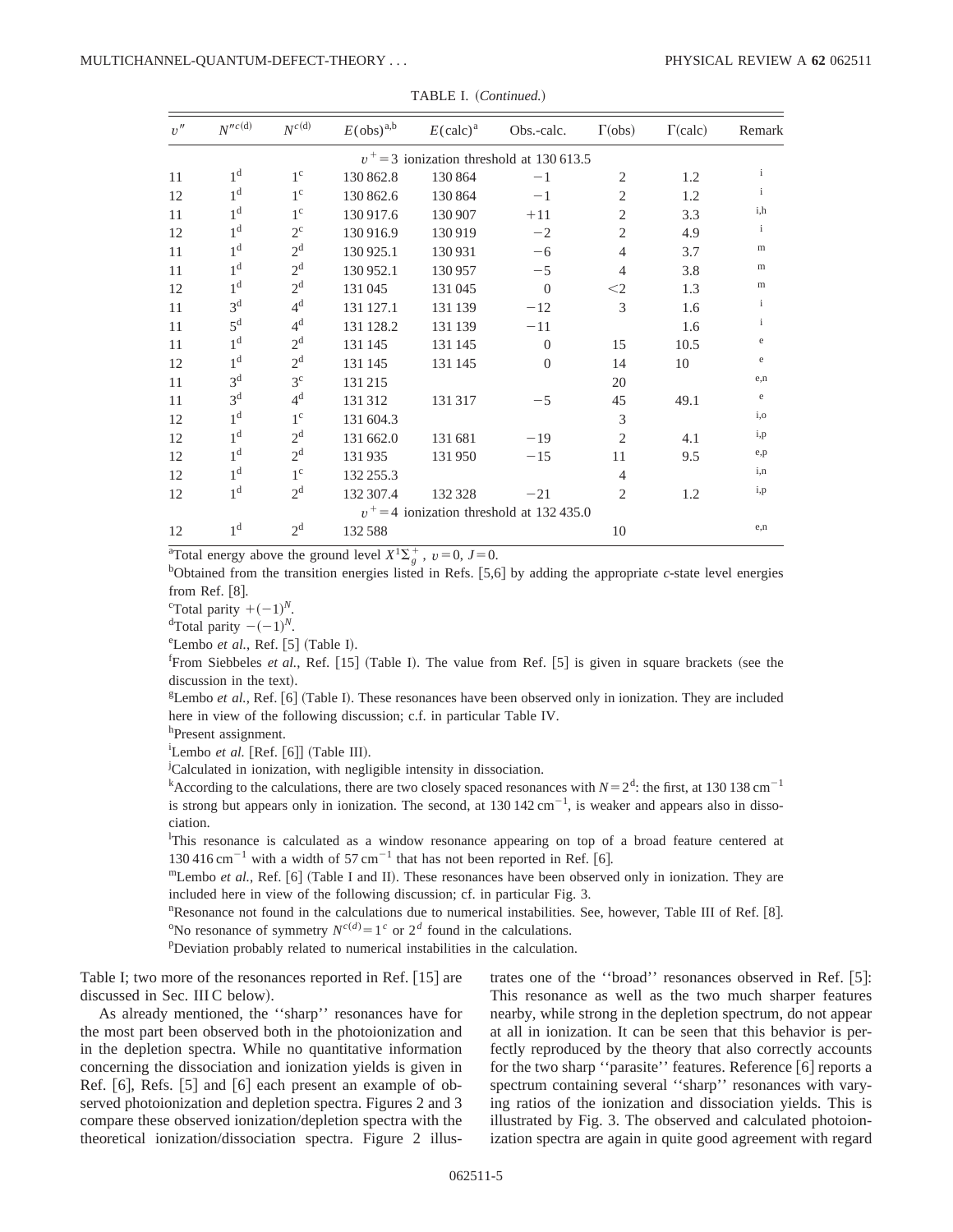

FIG. 2. Example of a "broad" predissociation resonance.  $(a)$ Observed and calculated in ionization, (b) observed in depletion and calculated in dissociation  $(c.f.$  the text). The lower state is the  $v$ = 10,  $N=1$  level of  $c \sqrt[3]{II_u}$ . The intensity scale of the theoretical spectra corresponds to the calculated oscillator strength distribution  $\left( \frac{df}{dE} \text{ in units } eV^{-1} \right)$ .

to positions, relative intensities, and widths. Two of the resonances appear enhanced in the depletion spectrum with respect to the other two, indicating that they are more strongly predissociated. It can be seen that theory indeed correctly predicts the same pair of resonances to be strongest in the dissociation spectrum. Note that a different oscillator strength scale was used for the two theoretical spectra in Fig. 3 to facilitate comparison with the experimental spectra. In particular, we reduced the plotting scale of the calculated dissociation spectrum of Fig. 3 by a factor of 3 with respect to the ionization spectrum. Bjerre  $[14]$  asserts that judging from the way the experiments were done, this factor must be  $> 1$  because in the depletion spectra the molecular beam and two laser beams must be spatially superposed, whereas the ionization spectrum is obtained by superposition of the molecular beam with just one laser beam. Somewhat more intuitively, it appears [14] that if this factor was  $\geq 1$ , one would probably not observe a depletion spectrum at all. Therefore, the adjustment factor 3 determined here appears reasonable.

### **C. Analysis of fragmentation mechanisms**

The results presented in the preceding subsection illustrate the power of the *ab initio* MQDT approach employed here. It is tempting to get more detailed insight into the



FIG. 3. Example of ''narrow'' predissociation/preionization resonances. The lower state is the  $v=11$ ,  $N=1$  level of  $c \, {}^{3} \Pi_{u}^{-}$ . Top: observed depletion and ionization spectra. Bottom: calculated ionization and dissociation spectra. The intensity scale of the theoretical spectra corresponds to the calculated oscillator strength distribution  $\left( df/dE \right)$  in units eV<sup>-1</sup>). See the text for details.

physical mechanisms at work by examining the composition of the multichannel wave functions.

Table II collects information on the spectral composition of the wave functions evaluated for the ''broad'' resonances with  $N^{c(d)} = 2^d$ . For each resonance, we give the position and width as well as the dominant closed-channel contributions. Each such channel is denoted by  $l(v)$ ,  $v^+$ ,  $N^+$ .  $v^+$ ,  $N^+$  and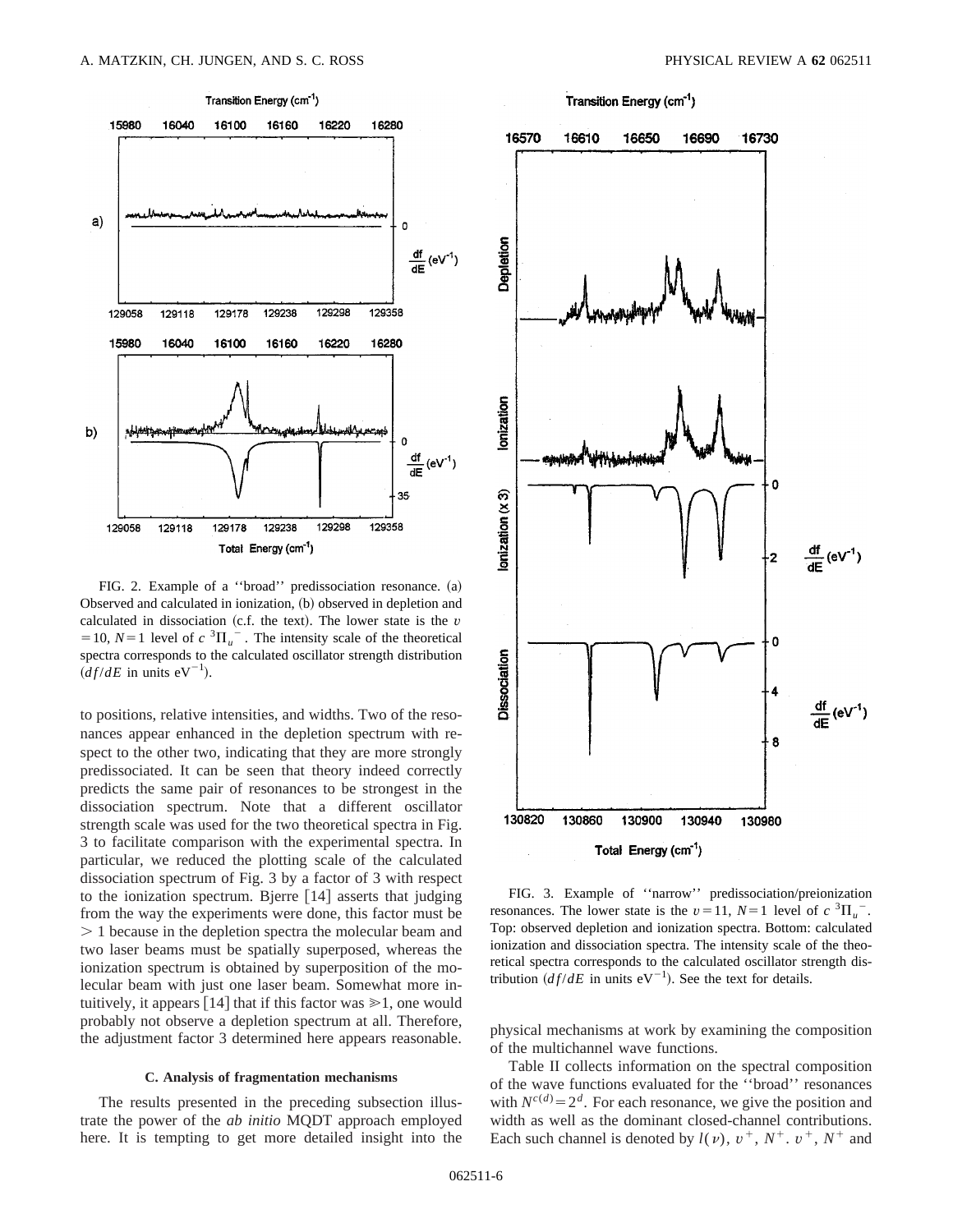| TABLE II. "Broad" resonances with $N=2^d$ in the range 125 000–132 000 cm <sup>-1</sup> . Energies and widths in |  |  |  |  |  |  |
|------------------------------------------------------------------------------------------------------------------|--|--|--|--|--|--|
| $\rm cm^{-1}$                                                                                                    |  |  |  |  |  |  |

|                 | Energy     |             |            |                 | Width       |                                                                                                       |
|-----------------|------------|-------------|------------|-----------------|-------------|-------------------------------------------------------------------------------------------------------|
| BO <sup>b</sup> | Obs.-calc. | <b>MODT</b> | Obs.-calc. | BO <sup>c</sup> | <b>MODT</b> | Dominant bound channels <sup>a</sup>                                                                  |
| 125 349         | $+34$      | 125 379     | $+4$       | 18              | 16.8        | $l=2, \nu=3.04, \nu^+=7, N^+=1$                                                                       |
| 126734          | $+30$      | 126762      | $+2$       | 16              | 15.9        | $l=2, \nu=3.02, \nu^+=7, N^+=3$<br>$l=2, \nu=3.04, \nu^+=8, N^+=1$                                    |
| 128 007         | $+27$      | 128 031     | $+3$       | 14              | 15.2        | $l=2, \nu=3.02, \nu^+=8, N^+=3$<br>$l=2, \nu=3.05, \nu^+=9, N^+=1$<br>$l=2, \nu=3.02, \nu^+=9, N^+=3$ |
| 129 166         | $+22$      | 129 187     | $+1$       | 13              | 13.2        | $l=2, \nu=3.05, \nu^+=10, N^+=1$<br>$l=2$ , $\nu=3.03$ , $\nu^+=10$ , $N^+=3$                         |
| 130 207         | $+21$      | 130 226     | $+2$       | 11              | 13.2        | $l=2, \nu=3.05, \nu^+=11, N^+=1$<br>$l=2, \nu=3.03, \nu^+=11, N^+=3$                                  |
| 131 128         | $+17$      | 131 145     | $\Omega$   | 10              | 10.5        | $l=2, \nu=3.05, \nu^+=12, N^+=1$<br>$l=2, \nu=3.03, \nu^+=12, N^+=3$                                  |
| 131922          | $+13$      | 131950      | $-15$      | 8               | 9.5         | $l=2, \nu=3.05, \nu^+=13, N^+=1$<br>$l=2$ , $\nu=3.03$ , $\nu^+=13$ , $N^+=3$                         |
|                 |            |             |            |                 |             | $l=2, \nu=11.98, \nu^+=4, N^+=3$<br>$l = 2$ , $\nu = 7.00$ , $\nu^+ = 5$ , $N^+ = 1$                  |

<sup>a</sup>cf. the text.

<sup>b</sup>Calculated [5] in the Born-Oppenheimer approximation. The *ab initio* Born-Oppenheimer potential-energy curve was shifted so as to correlate correctly with the  $n=3$  threshold at 133 608.8 cm<sup>-1</sup>.

<sup>c</sup>Calculated in Ref. [5] in the pure precession approximation using the Fermi golden rule (see the text).

*l* are the vibrational and rotational quantum numbers of the ground-state ion core and the Rydberg electron orbital quantum number as before.  $\nu$  is the effective principal quantum number for each channel, given in parenthesis and evaluated with the resonance energy  $E$  and the threshold energy  $E^+$ according to  $E-E^+=-\mathcal{R}/v^2$ , where  $\mathcal R$  is the Rydberg energy. Inspection of Table II suggests immediately that the series of broad resonances corresponds to a vibrational progression associated with a *d* electron. The effective principal quantum number, roughly constant along the series, is about 3.03, i.e.,  $n=3, \mu=-0.03$ . This quantum-defect value corre-

sponds to  $\mu_{dd}^{(\Delta)}$  near  $R \approx 3$  as can be seen with reference to Fig.  $2(c)$  of Ref. [8]. It thus follows that the series of broad resonances "belongs" to the  $j^3\Delta_g$ <sup>-</sup> state as had indeed been concluded already by Lembo  $et$   $\ddot{a}l$ . [5].

Table II also lists the Born-Oppenheimer bound vibrational levels calculated for the *j* state with the *ab initio* potential curve of Rychlewski  $[7,5]$ . The assignments in Ref. [5] were based on these theoretical Born-Oppenheimer levels. Essentially the same potential curve was used in Ref.  $[8]$ to determine the clamped-nuclei quantum-defects curve  $\mu^{\Delta}$ <sub>dd</sub>(*R*). The difference between the Born-Oppenheimer

TABLE III. Resonances with  $N=2^d$  in the range 118 000–125 000 cm<sup>-1</sup>. Energies and widths in cm<sup>-1</sup>.

|                             | <b>Total Energy</b> |            |                                  | Width          |            |                                      |  |
|-----------------------------|---------------------|------------|----------------------------------|----------------|------------|--------------------------------------|--|
| $E(\text{calc})^{\text{b}}$ | $E(\text{obs})$     | Obs.-calc. | $\Gamma(\text{calc})^{\text{b}}$ | $\Gamma$ (obs) | Experiment | Dominant bound channels <sup>a</sup> |  |
| 118734                      | 118725.16           | -9         | 1.1                              |                | c          | $l=2, v=3.03, v^+=3, N^+=1.3$        |  |
| 120 553                     | 120 555.6           | $+3$       | 1.2                              |                | d          | $l=2, \nu=3.03, \nu^+=4, N^+=1.3$    |  |
|                             | 120 552             | $-1$       |                                  | $<$ 1          | e          |                                      |  |
| 122 281                     | 122 279             | $-2$       | 25.4                             | $23 \pm 1$     |            | $l=2, \nu=3.03, \nu^+=5, N^+=1.3$    |  |
|                             | 122 281             | $\theta$   |                                  | $[50 \pm 10]$  | e          |                                      |  |
| 123883                      | 123887              | $+4$       | 18.0                             | $19 \pm 1$     |            | $l=2, \nu=3.04, \nu^+=6, N^+=1.3$    |  |
|                             | 123 882             | $-1$       |                                  | $50 \pm 10$    | e          |                                      |  |

<sup>a</sup>c.f. the text.

<sup>b</sup>MQDT, present work.

<sup>c</sup>Jozefowski et al., Ref [19].

<sup>d</sup>Koot *et al.*, Ref. [17].

<sup>e</sup>de Bruijn et al., Ref. [18].

 ${}^{\text{f}}$ Siebbeles *et al.*, Ref. [15].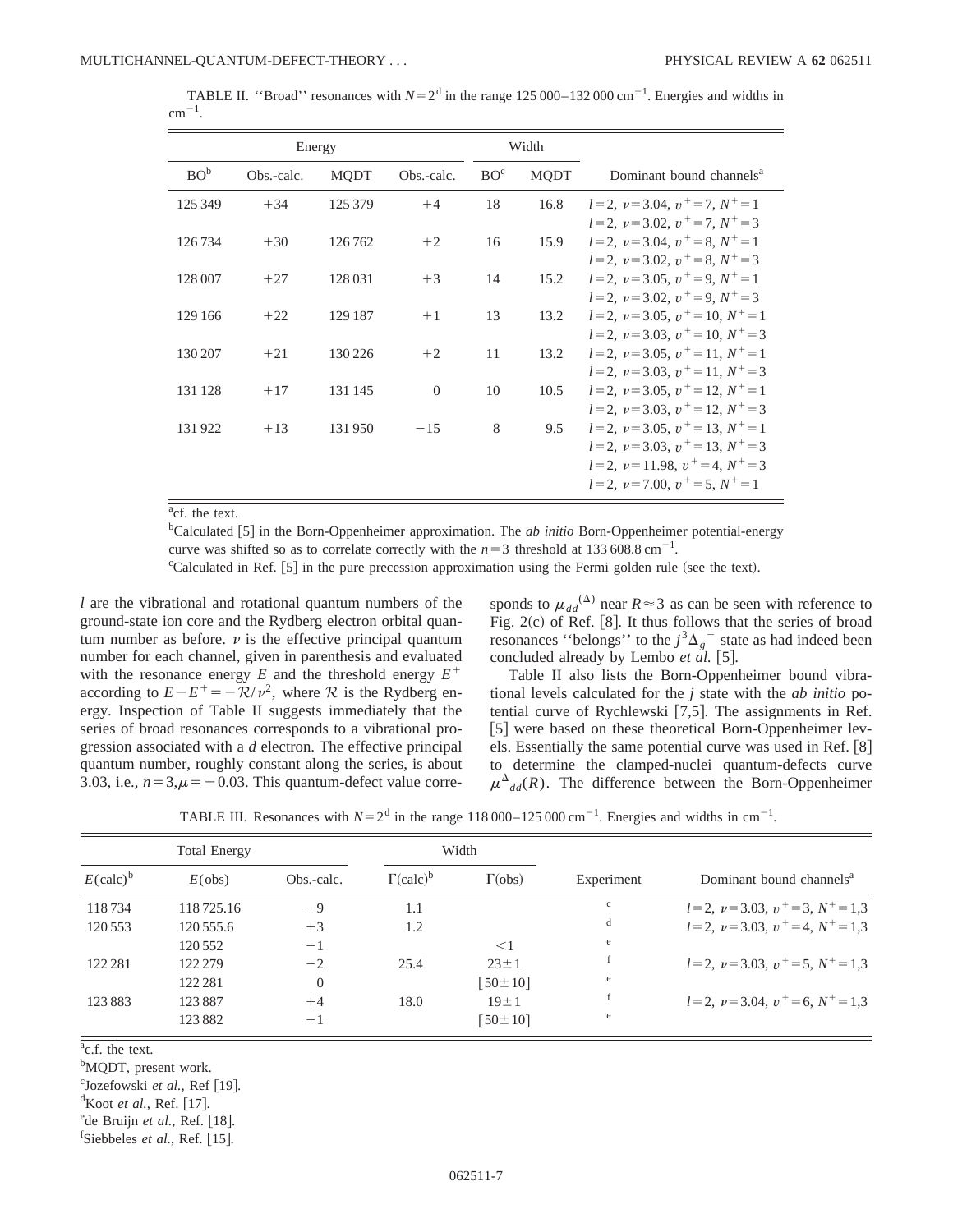levels and our calculated resonance positions is due to the adiabatic and nonadiabatic effects that are taken into account in our approach but were neglected in Refs.  $[5,7]$ . Table II further lists the  $j$ -state resonance widths calculated in Ref.  $[5]$ using the Fermi golden rule and assuming a rotationalelectronic Coriolis interaction between the  $j^{3}\Delta_{g}$  and the  $i$ <sup>3</sup> $\Pi$ <sub>g</sub> state. The predissociating interaction is then given by the familar *l*-uncoupling matrix element

$$
V_E = -[N(N+1) - 2]^{1/2} \langle i \ {}^3\Pi_g | l_- | j \ {}^3\Delta_g \rangle
$$

$$
\times \langle \chi_E^{(^3\Pi_g)}(R) | \frac{1}{\mu R^2} | \chi_v^{(^3\Delta_g)}(R) \rangle, \tag{7}
$$

where  $l_{-}$  is the orbital angular momentum lowering operator component,  $\chi_E$  and  $\chi_v$  are continuum and bound vibrational wave functions, respectively, and where the electronic matrix element may be evaluated in the ''pure precession'' approximation by assuming  $l=2$  [16]. It is interesting to see that the Fermi golden rule expression and MQDT predict very similar predissociation widths in this particular instance. This indicates that the  $j$  state, by contrast to the  $r$  state (see below), is only little affected by multichannel interactions.

Table III lists a few additional *j*-state resonance positions and widths  $(v=3-6$ , not included in Table I) that lie below the ionization threshold but above the  $H(1s) + H(n=2)$  dissociation limit and have been observed by fast-beam photofragment spectroscopy by Siebbeles *et al.* [15], Koot *et al.*  $\lceil 17 \rceil$  and de Bruijn and Helm  $\lceil 18 \rceil$ . The very lowest of these are quite narrow because they lie below the potential hump of the  $i \text{ }^{3} \Pi_{\sigma}$  state (see Fig. 1) and therefore predissociate by tunneling through that hump. The observed dramatic increase of the predissociation width between  $v=4$  and  $v=5$ is correctly reproduced by MQDT. The widths determined in Ref. [15] are in much better agreement with theory than those determined in Ref. [18]. The reason is presumably again that the determinations of Ref.  $[18]$  are affected by saturation effects while those of Ref.  $[15]$  are not (see the discussion in Sec. III B).

Table IV is analogous to Table II and presents the eigenvector analysis for the series of ''sharp'' resonances corresponding to  $N^{c(d)} = 2^d$ . The situation here appears at first more confusing since each resonant state is spread over a whole range of equally dominant  $v^+$  and hence  $\nu$  values, the latter ranging from  $v \approx 3$  up to 4 (with a component  $v \approx 7$ ) also appearing in two instances). We know that generally speaking levels with lower  $v^+$  or higher  $\nu$  tend to preionize more easily, while levels with higher  $v^+$  or lower  $\nu$  tend to predissociate: In other words, the amount of energy exchanged between the vibrational and electronic degrees of freedom tends to be minimized. This type of ''energy gap law" (or propensity rule) has been discussed, e.g., in Ref. [20]. The larger spread of  $v^+$  channel components seen in Table IV as compared to Table II thus explains why the ''sharp'' resonances have a better chance to preionize *and* predissociate, and therefore to be observed in the photoioization as well as in the depletion spectrum.

TABLE IV. "Sharp" resonances with  $N=2<sup>d</sup>$ .

| Energy <sup>a</sup> | Width <sup>a</sup> | <b>Series</b>        | Dominant bound channels <sup>b</sup> |
|---------------------|--------------------|----------------------|--------------------------------------|
| $127014^{\circ}$    | 1.8                | $\nu \approx n.85$ : | $l=2, \nu=3.91, \nu^+=5, N^+=1$      |
|                     |                    | $\nu \approx n.85$ : | $l=2, \nu=3.85, \nu^+=5, N^+=3$      |
|                     |                    | $\nu \approx n.85$ : | $l=2, \nu=2.90, \nu^+=9, N^+=3$      |
| 128 329             | 1.3                | $\nu \approx n.85$ : | $l=2, \nu=3.84, \nu^+=6, N^+=1$      |
|                     |                    | $\nu \approx n.85$ : | $l=2, \nu=3.79, \nu^+=6, N^+=3$      |
|                     |                    | $\nu \approx n.14$ : | $l=2, \nu=3.24, \nu^+=8, N^+=3$      |
|                     |                    | $\nu \approx n.03$ : | $l=2, \nu=3.06, \nu^+=9, N^+=3$      |
| 129 286             | 1.3                | $\nu \approx n.03$ : | $l=2, \nu=4.05, \nu^+=6, N^+=3$      |
|                     |                    | $\nu \approx n.85$ : | $l=2, \nu=3.67, \nu^+=7, N^+=3$      |
|                     |                    | $\nu \approx n.33$ : | $l=2, \nu=3.40, \nu^+=8, N^+=3$      |
|                     |                    | $\nu \approx n.14$ : | $l=2, \nu=3.22, \nu^+=9, N^+=1$      |
|                     |                    | $\nu \approx n.14$ : | $l=2, \nu=3.20, \nu^+=9, N^+=3$      |
|                     |                    | $\nu \approx n.03$ : | $l=2, \nu=3.04, \nu^+=10, N^+=3$     |
| 130 142             | 1.5                | $\nu \approx n.85$ : | $l=2, \nu=2.93, \nu^+=7, N^+=1$      |
|                     |                    | $\nu \approx n.85$ : | $l=2, \nu=3.88, \nu^+=7, N^+=3$      |
|                     |                    | $\nu \approx n.33$ : | $l=2, \nu=3.33, \nu^+=9, N^+=3$      |
|                     |                    | $\nu \approx n.14$ : | $l=2, \nu=3.18, \nu^+=10, N^+=1$     |
|                     |                    | $\nu \approx n.14$ : | $l=2, \nu=3.16, \nu^+=10, N^+=3$     |
|                     |                    | $\nu \approx n.03$ : | $l=2, \nu=3.04, \nu^+=11, N^+=1$     |
|                     |                    | $\nu \approx n.03$ : | $l=2, \nu=3.02, \nu^+=10, N^+=3$     |
| 130931              | 3.7                | $\nu \approx n.85$ : | $l=2, \nu=7.85, \nu^+=4, N^+=3$      |
|                     |                    | $\nu \approx n.14$ : | $l=2, \nu=4.11, \nu^+=7, N^+=3$      |
|                     |                    | $\nu \approx n.33$ : | $l=2, \nu=3.28, \nu^+=10, N^+=3$     |
|                     |                    | $\nu \approx n.14$ : | $l=2, \nu=3.14, \nu^+=11, N^+=1$     |
|                     |                    | $\nu \approx n.14$ : | $l=2, \nu=3.12, \nu^+=11, N^+=3$     |
|                     |                    | $\nu \approx n.03$ : | $l=2, \nu=3.01, \nu^+=12, N^+=3$     |
| 130957              | 3.8                | $\nu \approx n.85$ : | $l=2, \nu=7.91, \nu^+=4, N^+=3$      |
|                     |                    | $\nu \approx n.14$ : | $l=2, \nu=4.11, \nu^+=7, N^+=3$      |
|                     |                    | $\nu \approx n.85$ : | $l=2, \nu=3.74, \nu^+=8, N^+=3$      |
|                     |                    | $\nu \approx n.33$ : | $l=2, \nu=3.28, \nu^+=10, N^+=3$     |
|                     |                    | $\nu \approx n.14$ : | $l=2, \nu=3.14, \nu^+=11, N^+=1$     |
|                     |                    | $\nu \approx n.14$ : | $l=2, \nu=3.12, \nu^+=11, N^+=3$     |
|                     |                    | $\nu \approx n.03$ : | $l=2, \nu=3.01, \nu^+=12, N^+=3$     |
| 131045              | 1.5                | $\nu \approx n.85$ : | $l=2, \nu=5.72, \nu^+=5, N^+=3$      |
|                     |                    | $\nu \approx n.85$ : | $l=2, \nu=4.82, \nu^+=6, N^+=1$      |
|                     |                    | $\nu \approx n.33$ : | $l=2, \nu=4.72, \nu^+=6, N^+=3$      |
|                     |                    | $\nu \approx n.85$ : | $l=2, \nu=3.76, \nu^+=8, N^+=3$      |
|                     |                    | $\nu \approx n.14$ : | $l=2, \nu=3.14, \nu^+=11, N^+=3$     |

 $a$ Present calculated values in cm<sup>-1</sup>.

<sup>b</sup>cf. the text.

c Experimentally observed only in ionization.

A closer inspection of Table IV reveals that within the spread of effective principal quantum number values recurring subgroups with roughly constant  $\nu$  appear:  $\approx 3.85$ ,  $\approx$ 3.33,  $\approx$ 3.14, and  $\approx$ 3.03. The latter value is again characteristic for the  $j^3\Delta_g$  state, while the former values characterize the  $r \,^3\Pi_\varrho$  state in the range from  $R=3-6$ : as seen in Fig. 1, the *r* state starts out at small *R* as a  $1\sigma_{\varphi}4d\pi$  state and evolves adiabatically to  $1\sigma_g 3d\pi$  and eventually to the *n*  $=$  3 dissociation limit through interaction with the doubly excited  $1\sigma_u 2p\pi_u$  repulsive state (cf. the detailed discussion in Ref. [8]). Its effective quantum number stays very near  $n=4$  up to  $R \approx 3$  and then begins to decrease rapidly:  $\nu$  $=$  3.8 for *R* = 3.5,  $\nu$  = 3.3 near *R* = 4,  $\nu$  = 3.2 for *R* = 5. The